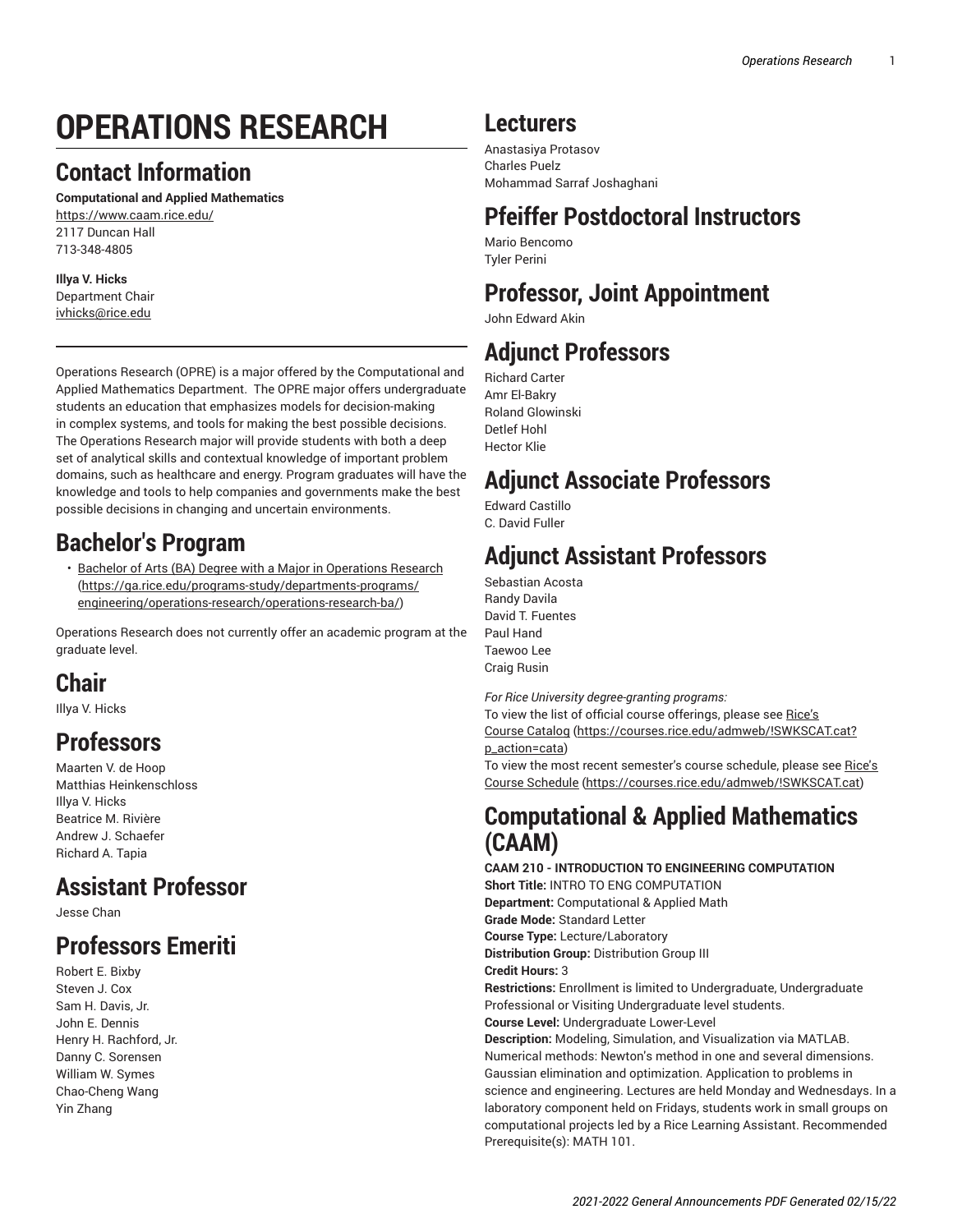#### **CAAM 238 - SPECIAL TOPICS**

**Short Title:** SPECIAL TOPICS

**Department:** Comp Appl Math Operations Rsch

**Grade Mode:** Standard Letter

**Course Type:** Internship/Practicum, Laboratory, Lecture, Seminar, Independent Study

**Credit Hours:** 1-4

**Restrictions:** Enrollment is limited to Undergraduate, Undergraduate Professional or Visiting Undergraduate level students. **Course Level:** Undergraduate Lower-Level **Description:** Topics and credit hours vary each semester. Contact department for current semester's topic(s). Repeatable for Credit.

### **CAAM 334 - MATRIX ANALYSIS FOR DATA SCIENCE**

**Short Title:** MATRIX ANALYSIS DATA SCIENCE **Department:** Computational & Applied Math **Grade Mode:** Standard Letter **Course Type:** Lecture **Distribution Group:** Distribution Group III **Credit Hours:** 3

**Restrictions:** Enrollment is limited to Undergraduate, Undergraduate Professional or Visiting Undergraduate level students.

**Course Level:** Undergraduate Upper-Level

**Description:** Solution of linear systems and linear least squares problems. Eigenvalue problem and singular value decomposition. Introduction to gradient based methods. Applications to data science. Recommended Prerequisite(s): (MATH 212 or MATH 222) and (CAAM 210 or COMP 140 or STAT 405) Mutually Exclusive: Cannot register for CAAM 334 if student has credit for CAAM 335.

#### **CAAM 335 - MATRIX ANALYSIS**

**Short Title:** MATRIX ANALYSIS

**Department:** Computational & Applied Math **Grade Mode:** Standard Letter

**Course Type:** Lecture

**Distribution Group:** Distribution Group III

**Credit Hours:** 3

**Restrictions:** Enrollment is limited to Undergraduate, Undergraduate Professional or Visiting Undergraduate level students.

**Course Level:** Undergraduate Upper-Level

**Description:** Equilibria and the solution of linear systems and linear least squares problems. Eigenvalue problem and its application to solve dynamical systems. Singular value decomposition and its application. Recommended Prerequisite(s): (MATH 212 or MATH 222) and (COMP 140 or CAAM 210) Mutually Exclusive: Cannot register for CAAM 335 if student has credit for CAAM 334.

#### **CAAM 336 - DIFFERENTIAL EQUATIONS IN SCIENCE AND ENGINEERING Short Title:** DIFF EQUATIONS SCI & ENG

**Department:** Computational & Applied Math

**Grade Mode:** Standard Letter

**Course Type:** Lecture

**Distribution Group:** Distribution Group III

#### **Credit Hours:** 3

**Restrictions:** Enrollment is limited to Undergraduate, Undergraduate Professional or Visiting Undergraduate level students.

**Course Level:** Undergraduate Upper-Level

**Description:** Classical and numerical solution techniques for ordinary and partial differential equations. Fourier series and the finite element method for initial and boundary value problems arising in diffusion and wave propagation phenomena. Recommended Prerequisite(s): (MATH 212 or MATH 222) AND CAAM 210.

#### **CAAM 378 - INTRODUCTION TO OPERATIONS RESEARCH AND OPTIMIZATION**

**Short Title:** INTRO TO O.R. AND OPTIMIZATION **Department:** Computational & Applied Math

**Grade Mode:** Standard Letter

**Course Type:** Lecture

**Distribution Group:** Distribution Group III

**Credit Hours:** 3

**Restrictions:** Enrollment is limited to Undergraduate, Undergraduate Professional or Visiting Undergraduate level students.

**Course Level:** Undergraduate Upper-Level

**Description:** Formulation of mathematical models of complex decisions arising in management, economics, and engineering. Models using linear, nonlinear, stochastic and integer programming, as well as networks. Linear programming duality and its modeling implications. Overview of basic solution methods for these optimization models. Recommended Prerequisite(s): MATH 212 and (CAAM 335 OR MATH 211 OR MATH 355).

#### **CAAM 382 - STOCHASTIC MODELS**

**Short Title:** STOCHASTIC MODELS **Department:** Computational & Applied Math **Grade Mode:** Standard Letter **Course Type:** Lecture

**Credit Hours:** 3

**Restrictions:** Enrollment is limited to Undergraduate, Undergraduate Professional or Visiting Undergraduate level students. **Course Level:** Undergraduate Upper-Level

**Prerequisite(s):** MATH 102 or MATH 106

**Description:** Fundamentals of stochastic modeling. Topics include discrete & continuous time Markov models, Poisson processes, renewal theory, queueing systems, reliability, Markov decision processes, optimal design and control. Recommended Prerequisite(s): (STAT 280 or 305 or 310 or 315) and MATH 212 and (CAAM 210 or COMP 140) and (CAAM 335 or MATH 355)

#### **CAAM 415 - THEORETICAL NEUROSCIENCE: FROM CELLS TO LEARNING SYSTEMS**

**Short Title:** THEORETICAL NEUROSCIENCE

**Department:** Computational & Applied Math

**Grade Mode:** Standard Letter

**Course Type:** Lecture

**Credit Hours:** 3

**Restrictions:** Enrollment is limited to Undergraduate, Undergraduate Professional or Visiting Undergraduate level students.

**Course Level:** Undergraduate Upper-Level

**Description:** We present the theoretical foundations of cellular and systems neuroscience from distinctly quantitative point of view. We develop the mathematical and computational tools as they are needed to model, analyze, visualize and interpret a broad range of experimental data. Cross-list: ELEC 488, NEUR 415. Graduate/Undergraduate Equivalency: CAAM 615. Recommended Prerequisite(s): CAAM 210 or MATH 211 or CAAM 335 or MATH 355. Mutually Exclusive: Cannot register for CAAM 415 if student has credit for CAAM 615.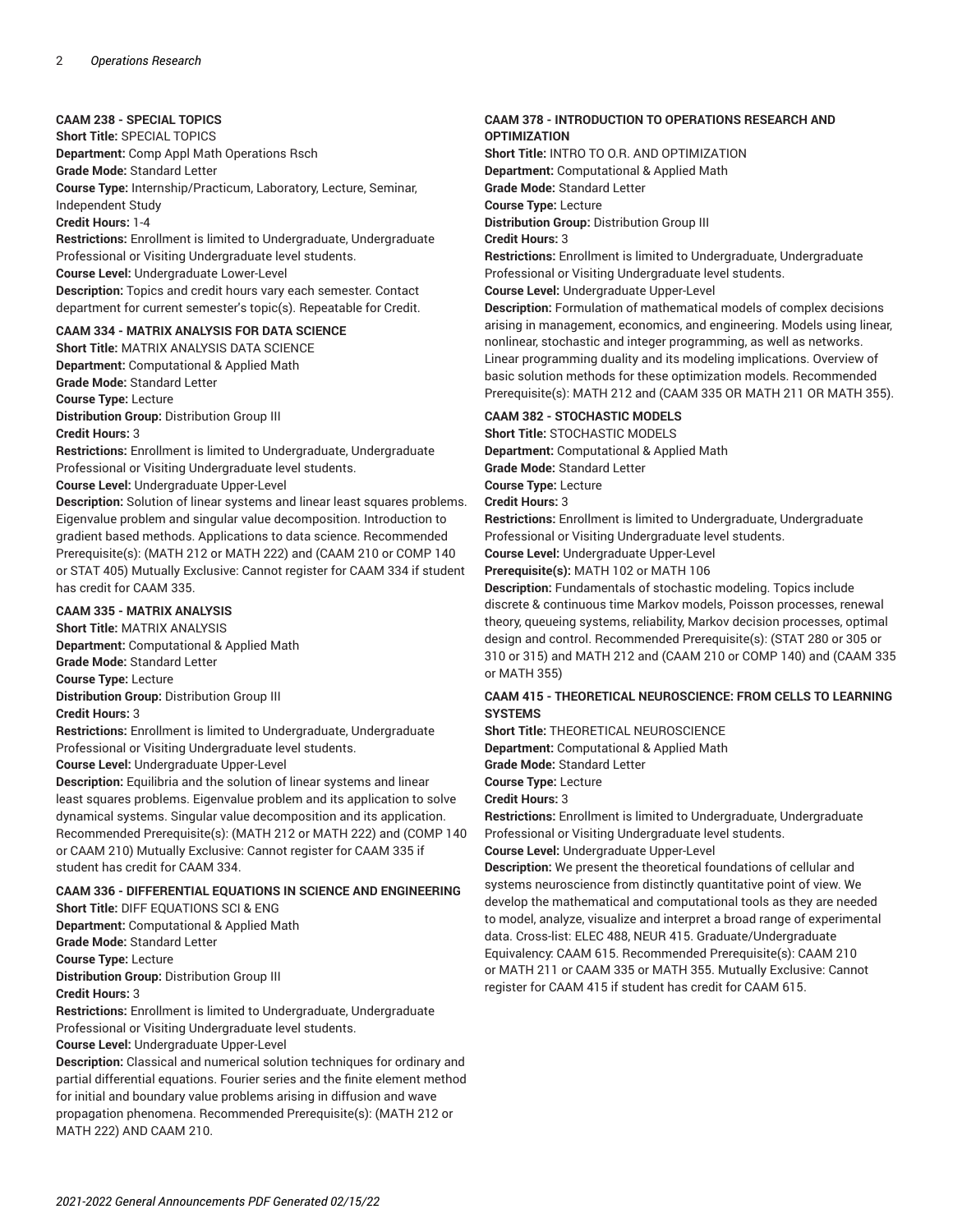#### **CAAM 416 - NEURAL COMPUTATION**

**Short Title:** NEURAL COMPUTATION **Department:** Computational & Applied Math **Grade Mode:** Standard Letter

**Course Type:** Lecture

**Credit Hours:** 3

**Restrictions:** Enrollment is limited to Undergraduate, Undergraduate Professional or Visiting Undergraduate level students.

#### **Course Level:** Undergraduate Upper-Level

**Description:** How does the brain work? Understanding the brain requires sophisticated theories to make sense of the collective actions of billions of neurons and trillions of synapses. Word theories are not enough; we need mathematical theories. The goal of this course is to provide an introduction to the mathematical theories of learning and computation by neural systems. These theories use concepts from dynamical systems (attractors, oscillations, chaos) and concepts from statistics (information, uncertainty, inference) to relate the dynamics and functions of neural networks. We will apply these theories to sensory computation, learning and memory, and motor control. Students will learn to formalize and mathematically answer questions about neural computations, including "what does a network compute?", "how does it compute?", and "why does it compute that way?" Prerequisites: knowledge of calculus, linear algebra, and probability and statistics. Cross-list: ELEC 489, NEUR 416.

#### **CAAM 419 - COMPUTATIONAL SCIENCE I**

**Short Title:** COMPUTATIONAL SCIENCE I **Department:** Computational & Applied Math **Grade Mode:** Standard Letter **Course Type:** Lecture

#### **Credit Hours:** 3

**Restrictions:** Enrollment is limited to Undergraduate, Undergraduate Professional or Visiting Undergraduate level students. **Course Level:** Undergraduate Upper-Level

**Description:** Scientific programming using high level languages, including C, Fortran, and C++. Emphasis on use of numerical libraries. Basic techniques of project planning, source management, documentation, program construction, i/o, visualization. Object-oriented design for numerical computing. Grading and assignments would be different between the 400/500 level. Graduate/Undergraduate Equivalency: CAAM 519. Recommended Prerequisite(s): (CAAM 210 and CAAM 335) or CAAM 453. Mutually Exclusive: Cannot register for CAAM 419 if student has credit for CAAM 519.

#### **CAAM 420 - COMPUTATIONAL SCIENCE II**

**Short Title:** COMPUTATIONAL SCIENCE II

**Department:** Computational & Applied Math

**Grade Mode:** Standard Letter **Course Type:** Lecture

**Credit Hours:** 3

**Restrictions:** Enrollment is limited to Undergraduate, Undergraduate Professional or Visiting Undergraduate level students.

**Course Level:** Undergraduate Upper-Level

**Description:** Theory and application of the message passing interface for programming scientific computing applications. Introduction to the architecture and programming of multicore and massively parallel processors, including general purpose graphics processing units, Insight for designing efficient numerical algorithms to improve parallelization of memory access and utilization of non-uniform memory architectures. Application interfaces include OpenMP, MPI, CUDA, OpenCL, and parallel numerical algorithm libraries. Grading and assignments would be different between the 400/500 level. Instructor Permission Required. Graduate/Undergraduate Equivalency: CAAM 520. Recommended Prerequisite(s): CAAM 419 Mutually Exclusive: Cannot register for CAAM 420 if student has credit for CAAM 520.

#### **CAAM 421 - LOGISTICS AND SUPPLY CHAIN MANAGMENT**

**Short Title:** LOG & SUPPLY CHAIN MANAGMENT

**Department:** Computational & Applied Math

**Grade Mode:** Standard Letter

**Course Type:** Lecture

**Credit Hours:** 3

**Restrictions:** Enrollment is limited to Undergraduate, Undergraduate Professional or Visiting Undergraduate level students.

**Course Level:** Undergraduate Upper-Level

**Prerequisite(s):** CAAM 378 and CAAM 382

**Description:** Inventory management: EOQ, newsvendor, reorder point order quantity, multi-echelon models. Scheduling, distribution & location models. Vehicle routing problems. Supply chain coordination. Sustainability in supply chains. Graduate/Undergraduate Equivalency: INDE 561. Mutually Exclusive: Cannot register for CAAM 421 if student has credit for INDE 561.

#### **CAAM 423 - PARTIAL DIFFERENTIAL EQUATIONS I**

**Short Title:** PARTIAL DIFFERENTIAL EQNS I

**Department:** Computational & Applied Math

**Grade Mode:** Standard Letter

#### **Course Type:** Lecture

**Credit Hours:** 3

**Restrictions:** Enrollment is limited to Undergraduate, Undergraduate Professional or Visiting Undergraduate level students.

**Course Level:** Undergraduate Upper-Level

**Description:** First order of partial differential equations. The method of characteristics. Analysis of the solutions of the wave equation, heat equation and Laplace's equation. Integral relations and Green's functions. Potential theory, Dirichlet and Neumann problems. Asymptotic methods: the method of stationary phase, geometrical optics, regular and singular perturbation methods. Cross-list: MATH 423. Graduate/Undergraduate Equivalency: CAAM 523. Recommended Prerequisite(s): MATH 321 AND MATH 322 Mutually Exclusive: Cannot register for CAAM 423 if student has credit for CAAM 523.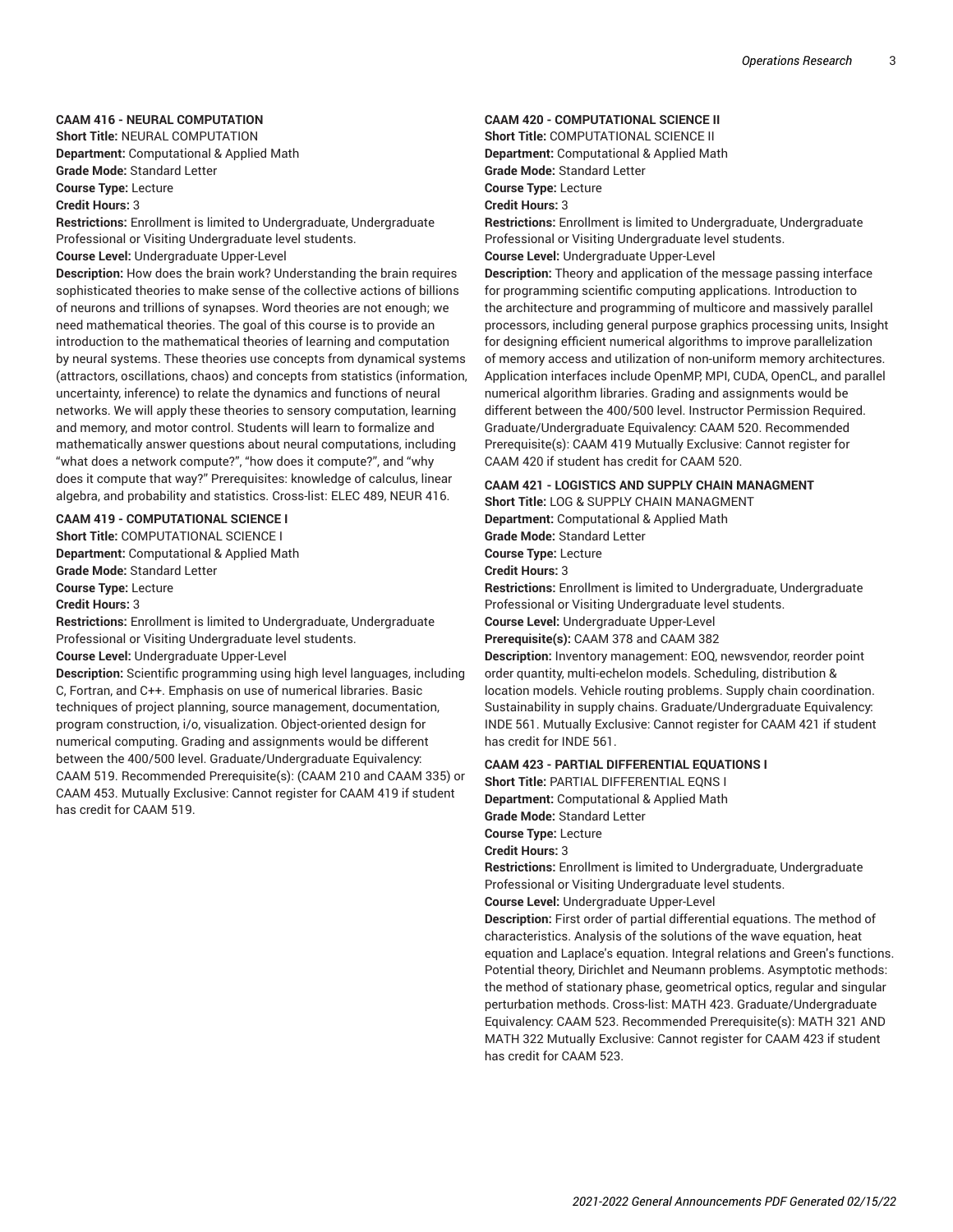#### **CAAM 435 - DYNAMICAL SYSTEMS**

**Short Title:** DYNAMICAL SYSTEMS

**Department:** Computational & Applied Math **Grade Mode:** Standard Letter

**Course Type:** Lecture

**Credit Hours:** 3

**Restrictions:** Enrollment is limited to Undergraduate, Undergraduate Professional or Visiting Undergraduate level students. **Course Level:** Undergraduate Upper-Level **Description:** Existence and uniqueness for solutions of ordinary differential equations and difference equations, linear systems, nonlinear systems, stability, periodic solutions, bifurcation theory. Theory and theoretical examples are complemented by computational, model driven examples from biological and physical sciences. Cross-list: MATH 435. Recommended Prerequisite(s): (MATH 212 or MATH 221) and (CAAM 335 or MATH 355 or MATH 354) and (MATH 302 or MATH 321 or MATH 331)

**Course URL:** [math.rice.edu](http://math.rice.edu) ([http://math.rice.edu\)](http://math.rice.edu)

#### **CAAM 436 - MODELING MATHEMATICAL PHYSICS**

**Short Title:** MODELING MATHEMATICAL PHYSICS **Department:** Computational & Applied Math **Grade Mode:** Standard Letter **Course Type:** Lecture **Credit Hours:** 3

**Restrictions:** Enrollment is limited to Undergraduate, Undergraduate Professional or Visiting Undergraduate level students. **Course Level:** Undergraduate Upper-Level

**Description:** Derivation and properties of solutions of the partial differential equations of continuum physics. Basic concepts of continuum mechanics, ideal fluids, Navier-Stokes equations, linear elasticity, acoustics, basic principles of thermodynamics, Newtonian heat flow, porous flow, Maxwell's equations, electrical circuits. Graduate/ Undergraduate Equivalency: CAAM 535. Recommended Prerequisite(s): CAAM 336. Mutually Exclusive: Cannot register for CAAM 436 if student has credit for CAAM 535.

#### **CAAM 440 - APPLIED MATRIX ANALYSIS**

**Short Title:** APPLIED MATRIX ANALYSIS

**Department:** Computational & Applied Math

**Grade Mode:** Standard Letter

**Course Type:** Lecture

**Credit Hours:** 3

**Restrictions:** Enrollment is limited to Undergraduate, Undergraduate Professional or Visiting Undergraduate level students.

**Course Level:** Undergraduate Upper-Level

**Description:** A second course in matrix analysis that presents advanced theoretical results alongside motivating applications. Topics include: properties of Hermitian, positive definite, nonnegative and stochastic matrices; Perron-Frobenius Theorem; spectral perturbation theory; singular value inequalities; generalized eigenvalue problems; functions of matrices; Lyapunov, Sylvester, and Riccati matrix equations. Applications include dynamical systems, control theory, and Markov chains.

#### **CAAM 452 - NUMERICAL METHODS FOR PARTIAL DIFFERENTIAL EQUATIONS**

**Short Title:** NUMERICAL METHODS FOR PDES **Department:** Computational & Applied Math

**Grade Mode:** Standard Letter

**Course Type:** Lecture/Laboratory

**Credit Hours:** 3

**Restrictions:** Enrollment is limited to Undergraduate, Undergraduate Professional or Visiting Undergraduate level students.

**Course Level:** Undergraduate Upper-Level

**Description:** This course covers various numerical methods for solving partial differential equations: aspects of finite difference methods, finite element methods, finite volume methods, mixed methods, discontinuous Galerkin methods, and meshless methods. Both theoretical convergence and practical implementation of the methods are studied for elliptic and parabolic problems. Cross-list: CEVE 455. Graduate/Undergraduate Equivalency: CAAM 536. Recommended Prerequisite(s): CAAM 336 Mutually Exclusive: Cannot register for CAAM 452 if student has credit for CAAM 536.

#### **CAAM 453 - NUMERICAL ANALYSIS I**

**Short Title:** NUMERICAL ANALYSIS I **Department:** Computational & Applied Math **Grade Mode:** Standard Letter

**Course Type:** Lecture

**Credit Hours:** 3

**Restrictions:** Enrollment is limited to Undergraduate, Undergraduate Professional or Visiting Undergraduate level students.

**Course Level:** Undergraduate Upper-Level

**Prerequisite(s):** (CAAM 334 or CAAM 335) and CAAM 336

**Description:** Construction and application of numerical algorithms for root finding, interpolation and approximation of functions, quadrature, and the solution of differential equations; fundamentals of computer arithmetic; solution of linear systems, linear least squares problems, and eigenvalue problems via matrix factorizations; Newton and Newton-like methods for nonlinear systems of equations. Computer programming in MATLAB is required. Graduate/Undergraduate Equivalency: CAAM 550. Mutually Exclusive: Cannot register for CAAM 453 if student has credit for CAAM 550.

#### **CAAM 454 - ITERATIVE METHODS FOR SYSTEMS OF EQUATIONS AND UNCONSTRAINED OPTIMIZATION**

**Short Title:** SYST OF EQNS & UNCONST OPTIM **Department:** Computational & Applied Math

**Grade Mode:** Standard Letter

**Course Type:** Lecture

**Credit Hours:** 3

**Restrictions:** Enrollment is limited to Undergraduate, Undergraduate Professional or Visiting Undergraduate level students. **Course Level:** Undergraduate Upper-Level

**Description:** Iterative methods for linear systems of equations including Krylov subspace methods; Newton and Newton-like methods for nonlinear systems of equations; Gradient and Newton-like methods for unconstrained optimization and nonlinear least squares problems; techniques for improving the global convergence of these algorithms; linear programming duality and primal-dual interior-point methods. Graduate/Undergraduate Equivalency: CAAM 554. Recommended Prerequisite(s): CAAM 453. Mutually Exclusive: Cannot register for CAAM 454 if student has credit for CAAM 554.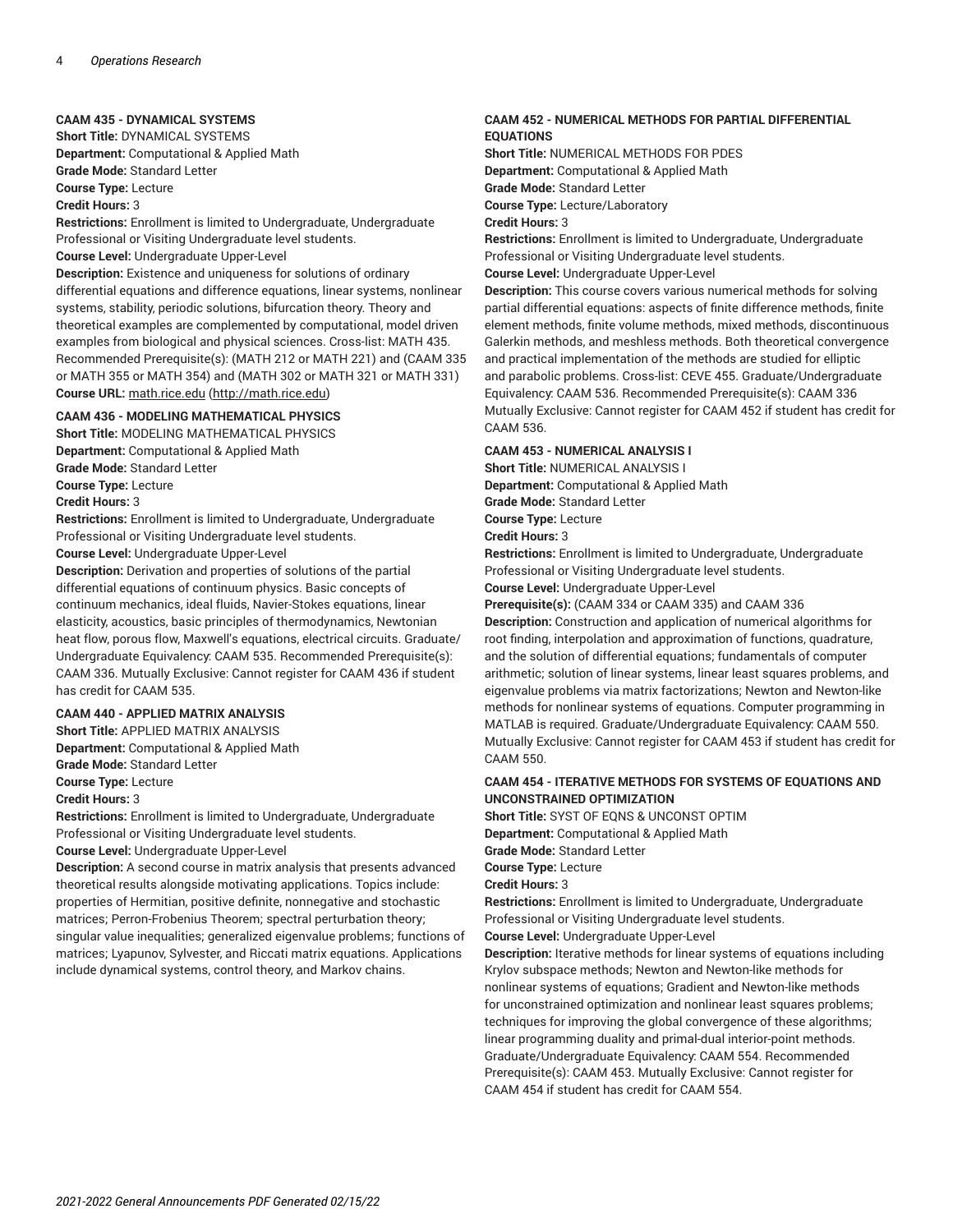#### **CAAM 467 - OPTIMIZATION METHODS IN FINANCE**

**Short Title:** OPT METHODS IN FINANCE **Department:** Computational & Applied Math **Grade Mode:** Standard Letter

**Course Type:** Lecture

**Credit Hours:** 3

**Restrictions:** Enrollment is limited to Undergraduate, Undergraduate Professional or Visiting Undergraduate level students. **Course Level:** Undergraduate Upper-Level **Prerequisite(s):** CAAM 378 **Description:** Portfolio optimization and asset allocation models.

Risk management and option pricing. Deterministic and stochastic optimization approaches, as well as linear and nonlinear approaches will be used to model decisions arising in finance. Graduate/Undergraduate Equivalency: INDE 567. Mutually Exclusive: Cannot register for CAAM 467 if student has credit for INDE 567.

#### **CAAM 470 - GRAPH THEORY**

**Short Title:** GRAPH THEORY **Department:** Computational & Applied Math **Grade Mode:** Standard Letter **Course Type:** Lecture **Credit Hours:** 3 **Course Level:** Undergraduate Upper-Level

**Description:** Study of the structure and properties of graphs, together with a variety of applications. Includes paths, cycles, trees, connectivity, matchings, colorings, planarity, directed graphs, and algorithms. Some knowledge of linear algebra is recommended. Graduate/Undergraduate Equivalency: CAAM 570. Mutually Exclusive: Cannot register for CAAM 470 if student has credit for CAAM 570.

#### **CAAM 471 - LINEAR AND INTEGER PROGRAMMING**

**Short Title:** LINEAR AND INTEGER PROGRAMMING **Department:** Computational & Applied Math **Grade Mode:** Standard Letter **Course Type:** Lecture **Credit Hours:** 3 **Restrictions:** Enrollment is limited to Undergraduate, Undergraduate

Professional or Visiting Undergraduate level students.

**Course Level:** Undergraduate Upper-Level

**Description:** Linear and integer programming involve formulating and solving fundamental optimization models widely used in practice. This course introduces the basic theory, algorithms, and software of linear and integer programming. Topics studied in the linear programming part include polyhedron concepts, simplex methods, duality, sensitivity analysis and decomposition techniques. Building on linear programming, the second part of this course introduces modeling with integer variables and solution methodologies in integer programming including branchand-bound and cutting-plane techniques. This course will provide a basis for further studies in convex and combinatorial optimization. Graduate/ Undergraduate Equivalency: CAAM 571. Recommended Prerequisite(s): CAAM 335 and CAAM 378 Mutually Exclusive: Cannot register for CAAM 471 if student has credit for CAAM 571.

#### **CAAM 476 - LARGE-SCALE OPTIMIZATION**

**Short Title:** LARGE-SCALE OPTIMIZATION

**Department:** Computational & Applied Math

**Grade Mode:** Standard Letter

**Course Type:** Lecture

**Credit Hours:** 3

**Restrictions:** Enrollment is limited to Undergraduate, Undergraduate Professional or Visiting Undergraduate level students. **Course Level:** Undergraduate Upper-Level

**Prerequisite(s):** CAAM 378 and COMP 215

**Description:** Decomposition of large-scale linear, nonlinear and integer programs. Minkowski representation of polyhedral. Benders' and Dantzig-Wolfe decomposition. Relaxations, including Lagrangian relaxation. Examples include multicommodity flow and stochastic linear programs. Design and testing of computational strategies for difficult optimization problems. Students will implement projects in Python and JuMP. Graduate/Undergraduate Equivalency: INDE 546. Mutually Exclusive: Cannot register for CAAM 476 if student has credit for INDE 546.

#### **CAAM 477 - SPECIAL TOPICS**

**Short Title:** SPECIAL TOPICS **Department:** Computational & Applied Math **Grade Mode:** Standard Letter **Course Type:** Independent Study, Internship/Practicum, Laboratory, Lecture, Seminar, Lecture/Laboratory **Credit Hours:** 1-4 **Restrictions:** Enrollment is limited to Undergraduate, Undergraduate Professional or Visiting Undergraduate level students. **Course Level:** Undergraduate Upper-Level

**Description:** Topics and credit hours vary each semester. Contact department for current semester's topic(s). Repeatable for Credit.

#### **CAAM 480 - PEDAGOGY FOR CAAM 210 RICE LEARNING ASSISTANTS Short Title:** PEDAGOGY FOR RLAs

**Department:** Computational & Applied Math **Grade Mode:** Standard Letter **Course Type:** Seminar **Credit Hours:** 2

**Restrictions:** Enrollment is limited to Undergraduate, Undergraduate Professional or Visiting Undergraduate level students.

**Course Level:** Undergraduate Upper-Level

**Description:** This course is designed to support Rice Learning Assistants (RLAs) as they instruct their own lab sections of CAAM 210. Topics include analysis of computational science and engineering concepts, issues of problem-based learning (PBL), theories of learning, and fundamental teaching skills. Required for CAAM 210 RLAs. Instructor Permission Required. Repeatable for Credit.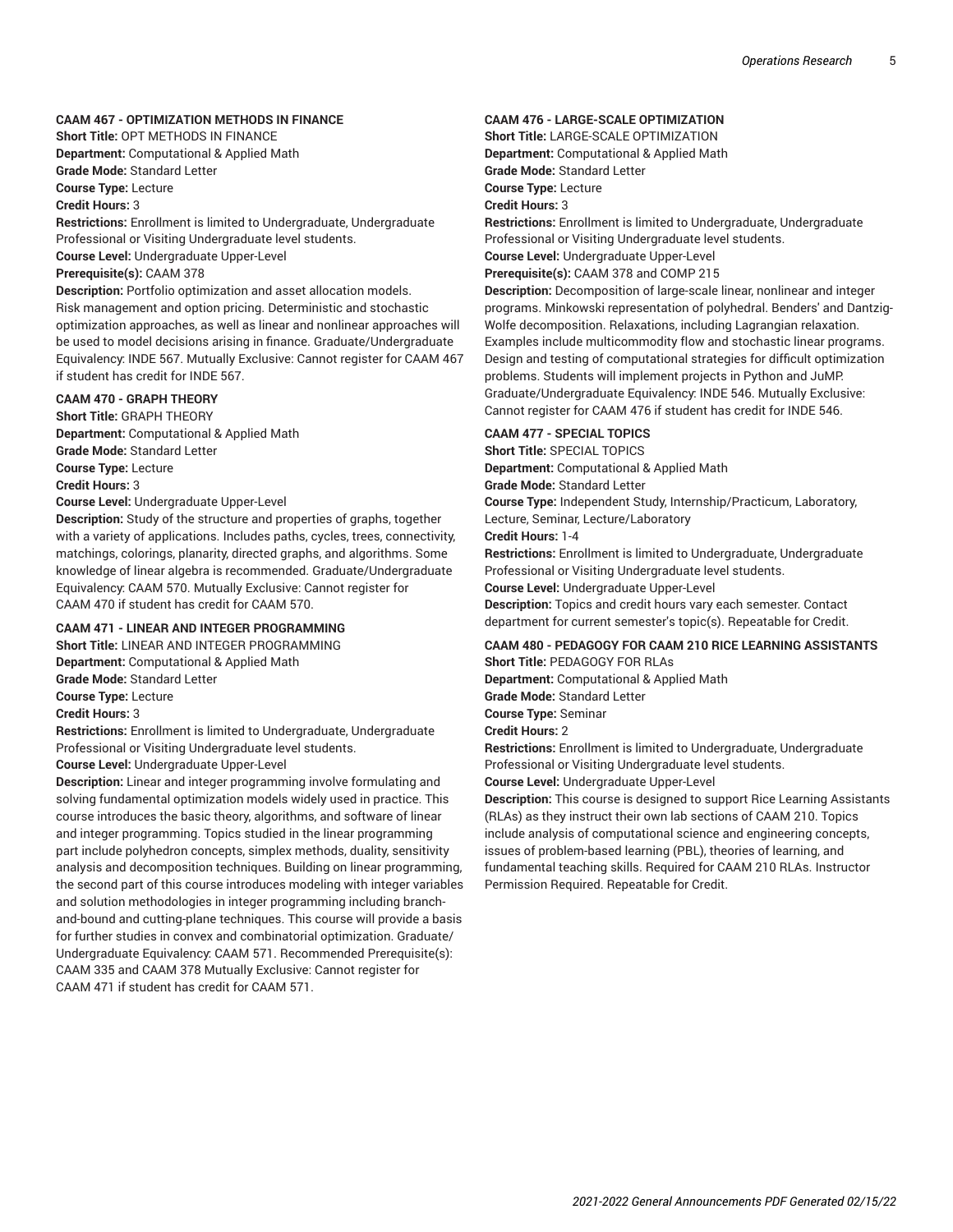#### **CAAM 485 - DISCRETE-EVENT SIMULATION**

**Short Title:** DISCRETE-EVENT SIMULATION **Department:** Computational & Applied Math **Grade Mode:** Standard Letter **Course Type:** Lecture

**Credit Hours:** 3

**Restrictions:** Enrollment is limited to Undergraduate, Undergraduate Professional or Visiting Undergraduate level students. **Course Level:** Undergraduate Upper-Level **Prerequisite(s):** CAAM 382

**Description:** Modeling complex stochastic systems arising in manufacturing, distribution, and service systems. Event queues. Random number generation. Input and output analysis. Introduction to optimization via simulation. Students will use specialized software as well as general programming languages to build realistic simulation models. Graduate/Undergraduate Equivalency: INDE 573. Mutually Exclusive: Cannot register for CAAM 485 if student has credit for INDE 573.

#### **CAAM 490 - UNDERGRADUATE RESEARCH PROJECTS**

**Short Title:** UNDERGRAD RESEARCH PROJECTS **Department:** Computational & Applied Math **Grade Mode:** Satisfactory/Unsatisfactory **Course Type:** Research **Credit Hours:** 1-6

**Restrictions:** Enrollment is limited to Undergraduate, Undergraduate

Professional or Visiting Undergraduate level students.

**Course Level:** Undergraduate Upper-Level

**Description:** Semester-long undergraduate-level research on a topic in Computational and Applied Mathematics. Instructor Permission Required. Repeatable for Credit.

#### **CAAM 491 - UNDERGRADUATE RESEARCH PROJECTS**

**Short Title:** UNDERGRAD RESEARCH PROJECTS **Department:** Computational & Applied Math **Grade Mode:** Satisfactory/Unsatisfactory **Course Type:** Research

**Credit Hours:** 1-6

**Restrictions:** Enrollment is limited to Undergraduate, Undergraduate Professional or Visiting Undergraduate level students. **Course Level:** Undergraduate Upper-Level

**Description:** Semester-long undergraduate-level research on a topic in Computational and Applied Mathematics. Instructor Permission Required. Repeatable for Credit.

#### **CAAM 495 - SENIOR DESIGN PROJECT I**

**Short Title:** SENIOR DESIGN PROJECT I **Department:** Computational & Applied Math **Grade Mode:** Standard Letter **Course Type:** Lecture/Laboratory **Credit Hours:** 2 **Restrictions:** Enrollment is limited to Undergraduate, Undergraduate Professional or Visiting Undergraduate level students.

**Course Level:** Undergraduate Upper-Level

**Description:** Students engage in team-oriented year-long design projects that utilize modeling, analysis, and scientific computing skills to solve a problem motivated by an application in engineering or the physical, biological, or social sciences. Participants attend regular seminars addressing research techniques and effective written and verbal presentation of mathematics.

#### **CAAM 496 - SENIOR DESIGN PROJECT II**

**Short Title:** SENIOR DESIGN PROJECT II **Department:** Computational & Applied Math **Grade Mode:** Standard Letter **Course Type:** Lecture/Laboratory **Credit Hours:** 2

**Restrictions:** Enrollment is limited to Undergraduate, Undergraduate Professional or Visiting Undergraduate level students. **Course Level:** Undergraduate Upper-Level **Prerequisite(s):** CAAM 495 **Description:** Continuation of CAAM 495. Seminars focus on the

presentation of results from design groups and provide guidance on the composition of a substantial project report.

#### **CAAM 497 - LOSING THE PRECIOUS FEW**

**Short Title:** LOSING THE PRECIOUS FEW **Department:** Computational & Applied Math

**Grade Mode:** Satisfactory/Unsatisfactory

**Course Type:** Lecture

**Credit Hour:** 1

**Restrictions:** Enrollment is limited to Undergraduate, Undergraduate Professional or Visiting Undergraduate level students.

**Course Level:** Undergraduate Upper-Level

**Description:** The class will read from Tapia's text: Losing the Precious Few: How America Fails to Educate Minorities in Science and Engineering and then discuss in class issues associated with the underrepresentation of Blacks and Hispanics in academic and national science and engineering activities. Topics will include racism, immigration, student admissions, faculty hiring, faculty promotion, the role of minority serving institutions, mistaking foreign minorities for the Precious Few, support issues and leadership.

**Course URL:** [None](http://None) ([http://None\)](http://None)

#### **CAAM 498 - RESEARCH THEMES IN THE MATHEMATICAL SCIENCES**

**Short Title:** RESEARCH THEMES IN MATH. SCI.

**Department:** Computational & Applied Math

**Grade Mode:** Standard Letter

**Course Type:** Seminar

**Credit Hours:** 1-3

**Restrictions:** Enrollment is limited to Undergraduate, Undergraduate Professional or Visiting Undergraduate level students.

**Course Level:** Undergraduate Upper-Level

**Description:** A seminar course that will cover a selected theme of general research in the mathematical sciences from the perspectives of mathematics, computational and applied mathematics and statistics. The course may be repeated multiple times for credit. Cross-list: MATH 498, STAT 498. Graduate/Undergraduate Equivalency: CAAM 698. Mutually Exclusive: Cannot register for CAAM 498 if student has credit for CAAM 698. Repeatable for Credit.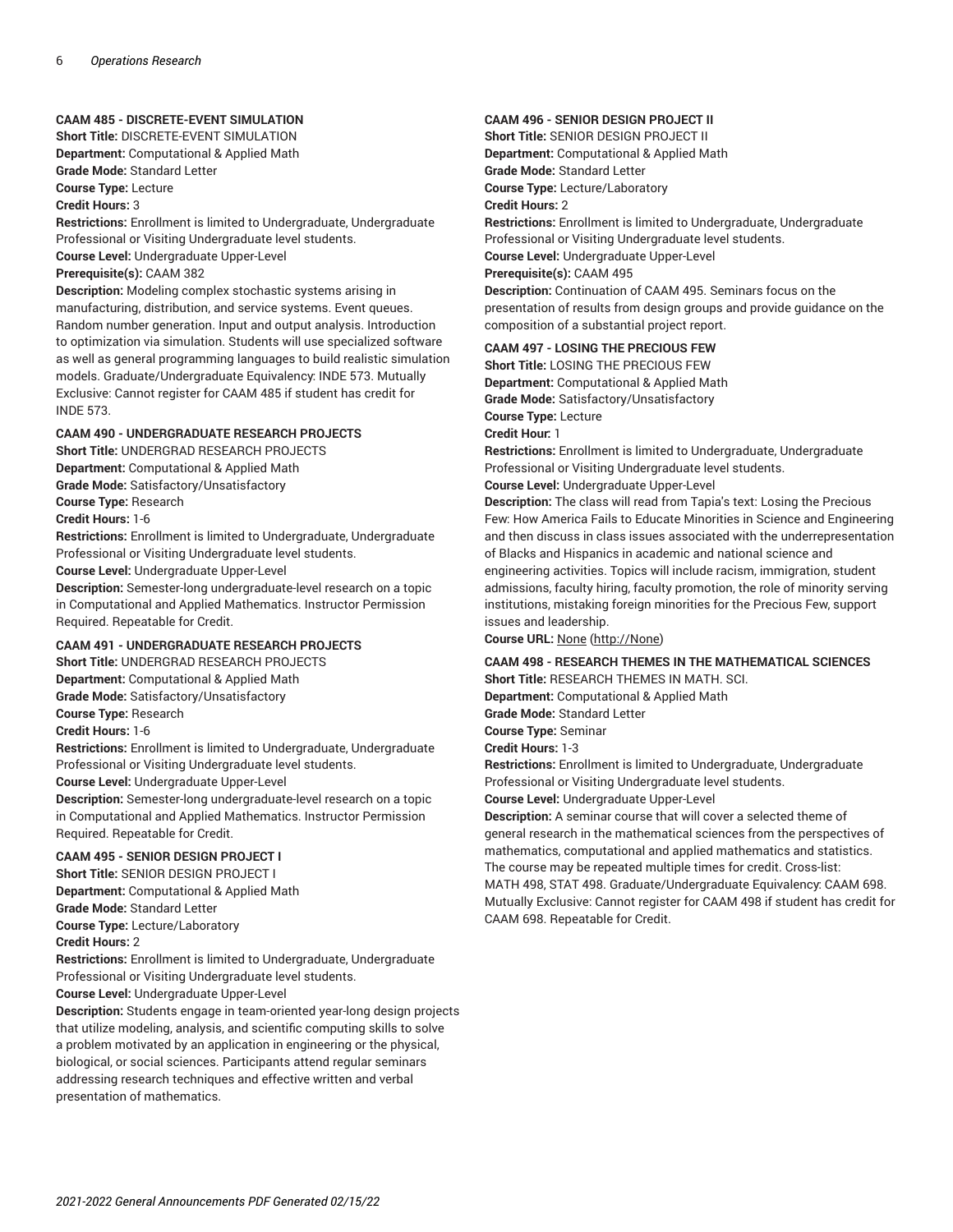#### **CAAM 499 - COMPUTATIONAL AND APPLIED MATHEMATICS SEMINAR**

**Short Title:** COMP & APPLIED MATH SEMINAR

**Department:** Computational & Applied Math **Grade Mode:** Standard Letter

**Course Type:** Seminar

**Credit Hours:** 1-6

**Restrictions:** Enrollment is limited to Undergraduate, Undergraduate Professional or Visiting Undergraduate level students.

**Course Level:** Undergraduate Upper-Level

**Description:** This course prepares a student for research in the mathematical sciences on a specific topic. Each section is dedicated to a different topic. Current topics include eigenvalues, model reduction, combinatorial optimization, optimization algorithms, scientific computing, and numerical analysis. The topics may vary each semester. Graduate/Undergraduate Equivalency: CAAM 699. Repeatable for Credit.

#### **CAAM 501 - ANALYSIS I**

**Short Title:** ANALYSIS I **Department:** Computational & Applied Math **Grade Mode:** Standard Letter

**Course Type:** Lecture

**Credit Hours:** 3

**Restrictions:** Enrollment is limited to Graduate level students. **Course Level:** Graduate

**Description:** Real numbers, completeness, sequences and convergence, compactness, continuity, the derivative, the Riemann integral, fundamental theorem of calculus. Vector spaces, dimension, linear maps, inner products and norms, derivatives in R^d, inverse function theorem, implicit function theorem, multiple integration, change of variable theorem. Instructor Permission Required. Recommended Prerequisite(s): CAAM 501 Mutually Exclusive: Cannot register for CAAM 501 if student has credit for CAAM 401.

#### **CAAM 502 - ANALYSIS II**

**Short Title:** ANALYSIS II **Department:** Computational & Applied Math **Grade Mode:** Standard Letter **Course Type:** Lecture **Credit Hours:** 3 **Restrictions:** Enrollment is limited to Graduate level students. **Course Level:** Graduate **Description:** Vector spaces of functions, sequences and series,

convergence. Continuity and differentiability of functions of several variables, the derivative as a linear map, the contraction mapping principle, fundamental theorems on differential equations, multivariable integration, Stoke's theorem and relatives. Instructor Permission Required. Recommended Prerequisite(s): CAAM 501. Mutually Exclusive: Cannot register for CAAM 502 if student has credit for CAAM 402.

#### **CAAM 508 - NONLINEAR SYSTEMS: ANALYSIS AND CONTROL**

**Short Title:** NONLINEAR SYSTEMS

**Department:** Computational & Applied Math

**Grade Mode:** Standard Letter

**Course Type:** Lecture **Credit Hours:** 3

**Restrictions:** Enrollment is limited to Graduate level students. **Course Level:** Graduate

**Description:** Mathematical background and fundamental properties of nonlinear systems: Vector norms, matrix norms, matrix measures, existence and uniqueness of solutions of ordinary differential equations. Linearization, second order systems, periodic solutions, approximate methods. Lyapunov stability: Stability definitions, Lyapunov's direct method, invariance theory, stability of linear systems, Lyapunov's linearization method, converse theorems. Selected topics in nonlinear systems analysis and nonlinear control from: Input/Output stability: Small gain theorem, passivity theorem. Perturbation theory, averaging, and singular perturbations. Feedback linearization control. Other methods in the control of nonlinear systems such as backstepping, sliding mode and other Lyapunov-based design methods. Advanced nonlinear and adaptive robot control. Cross-list: ELEC 508, MECH 508.

#### **CAAM 519 - COMPUTATIONAL SCIENCE I**

**Short Title:** COMPUTATIONAL SCIENCE I **Department:** Computational & Applied Math **Grade Mode:** Standard Letter **Course Type:** Lecture **Credit Hours:** 3

**Restrictions:** Enrollment is limited to Graduate level students. **Course Level:** Graduate

**Description:** Scientific programming using high level languages, including C, Fortran, and C++. Emphasis on use of numerical libraries. Basic techniques of project planning, source management, documentation, program construction, i/o, visualization. Object-oriented design for numerical computing. Grading and assignments would be different between the 400/500 level. Graduate/Undergraduate Equivalency: CAAM 419. Recommended Prerequisite(s): (CAAM 210 and CAAM 335) or CAAM 453. Mutually Exclusive: Cannot register for CAAM 519 if student has credit for CAAM 419.

#### **CAAM 520 - COMPUTATIONAL SCIENCE II**

**Short Title:** COMPUTATIONAL SCIENCE II **Department:** Computational & Applied Math **Grade Mode:** Standard Letter **Course Type:** Lecture **Credit Hours:** 3

**Restrictions:** Enrollment is limited to Graduate level students.

**Course Level:** Graduate

**Description:** Theory and application of the message passing interface for programming scientific computing applications. Introduction to the architecture and programming of multicore and massively parallel processors, including general purpose graphics processing units, Insight for designing efficient numerical algorithms to improve parallelization of memory access and utilization of non-uniform memory architectures. Application interfaces include OpenMP, MPI, CUDA, OpenCL, and parallel numerical algorithm libraries. Grading and assignments would be different between the 400/500 level. Instructor Permission Required. Graduate/Undergraduate Equivalency: CAAM 420. Recommended Prerequisite(s): CAAM 519 Mutually Exclusive: Cannot register for CAAM 520 if student has credit for CAAM 420.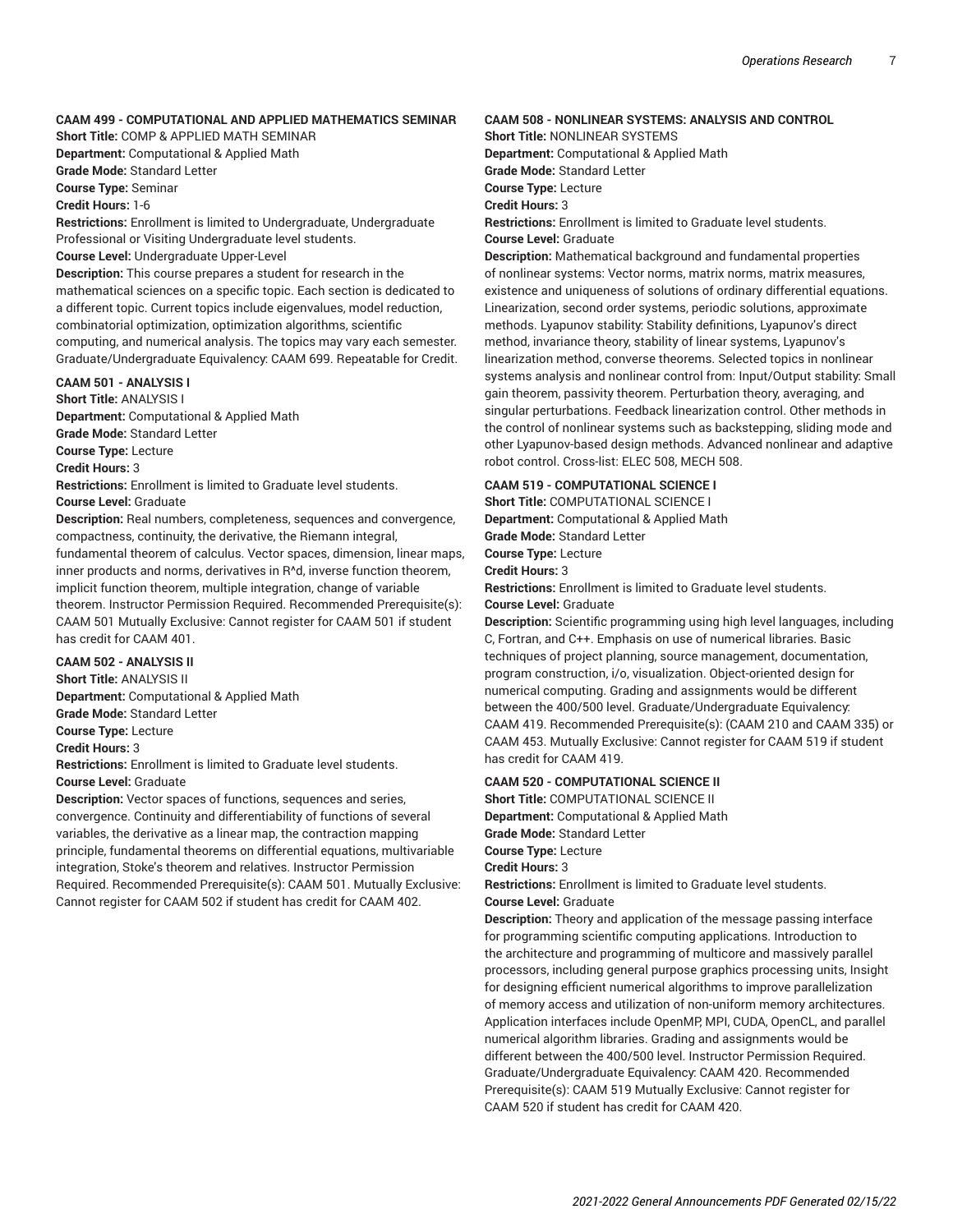#### **CAAM 523 - PARTIAL DIFFERENTIAL EQUATIONS I**

**Short Title:** PARTIAL DIFFERENTIAL EQNS I **Department:** Computational & Applied Math **Grade Mode:** Standard Letter

**Course Type:** Lecture

**Credit Hours:** 3

**Restrictions:** Enrollment is limited to Graduate level students. **Course Level:** Graduate

**Description:** First order of partial differential equations. The method of characteristics. Analysis of the solutions of the wave equation, heat equation and Laplace's equation. Integral relations and Green's functions. Potential theory, Dirichlet and Neumann problems. Asymptotic methods: the method of stationary phase, geometrical optics, regular and singular perturbation methods. Additional course work is required beyond the undergraduate course requirements. Cross-list: MATH 513. Graduate/ Undergraduate Equivalency: CAAM 423. Recommended Prerequisite(s): MATH 321 AND MATH 322 Mutually Exclusive: Cannot register for CAAM 523 if student has credit for CAAM 423.

#### **CAAM 535 - MODELING MATHEMATICAL PHYSICS**

**Short Title:** MODELING MATHEMATICAL PHYSICS

**Department:** Computational & Applied Math

**Grade Mode:** Standard Letter

**Course Type:** Lecture

**Credit Hours:** 3

**Restrictions:** Enrollment is limited to Graduate level students. **Course Level:** Graduate

**Description:** This course combines basic physical principles with vector calculus to derive many important partial differential equations governing motion of fluids and solids. Topics include stress, strain, idealized fluids, linear elasticity, acoustics, basics of thermodynamics, Navier-Stokes. Graduate/Undergraduate Equivalency: CAAM 436. Recommended Prerequisite(s): CAAM 336 Mutually Exclusive: Cannot register for CAAM 535 if student has credit for CAAM 436.

#### **CAAM 536 - NUMERICAL METHODS FOR PARTIAL DIFFERENTIAL EQUATIONS**

**Short Title:** NUMERICAL METHODS FOR PDES

**Department:** Computational & Applied Math

**Grade Mode:** Standard Letter

**Course Type:** Lecture

**Credit Hours:** 3

**Restrictions:** Enrollment is limited to Graduate level students. **Course Level:** Graduate

**Description:** This course covers various numerical methods for solving partial differential equations: aspects of finite difference methods, finite element methods, finite volume methods, mixed methods, discontinuous Galerkin methods, and meshless methods. Both theoretical convergence and practical implementation of the methods are studied for elliptic and parabolic problems. May receive credit for only one of the following courses: CAAM 452/CEVE 455/CAAM 536/CEVE 555. Cross-list: CEVE 555. Graduate/Undergraduate Equivalency: CAAM 452. Recommended Prerequisite(s): CAAM 336 Mutually Exclusive: Cannot register for CAAM 536 if student has credit for CAAM 452.

#### **CAAM 540 - APPLIED FUNCTIONAL ANALYSIS**

**Short Title:** APPLIED FUNCTIONAL ANALYSIS **Department:** Computational & Applied Math **Grade Mode:** Standard Letter **Course Type:** Lecture

**Credit Hours:** 3

**Restrictions:** Enrollment is limited to Graduate level students.

**Course Level:** Graduate

**Prerequisite(s):** CAAM 402 or CAAM 502

**Description:** Hilbert spaces, Banach spaces, spectral theory, and weak topologies with applications to signal processing, control, and partial differential equations. Biennial; Offered in Odd Years. Recommended Prerequisite(s): CAAM 402 and MATH 322.

#### **CAAM 542 - DISCONTINUOUS GALERKIN METHODS FOR SOLVING ENGINEERING PROBLEMS**

**Short Title:** DISCONTINUOUS GALERKIN METHODS **Department:** Computational & Applied Math **Grade Mode:** Standard Letter **Course Type:** Lecture **Credit Hours:** 3 **Restrictions:** Enrollment is limited to Graduate level students. **Course Level:** Graduate

**Description:** The course will present the theory and implementation of discontinuous Galerkin methods for partial differential equations common in engineering applications. Two main classes of problems are covered: steady-state and time-dependent elliptic/parabolic and hyperbolic equations. These include (but are not limited to) the Poisson and heat equations, linear wave equations, and nonlinear conservation laws. Recommended Prerequisite(s): CAAM 453 or CAAM 553

#### **CAAM 550 - NUMERICAL ANALYSIS I**

**Short Title:** NUMERICAL ANALYSIS I **Department:** Computational & Applied Math **Grade Mode:** Standard Letter **Course Type:** Lecture **Credit Hours:** 3 **Restrictions:** Enrollment is limited to Graduate level students. **Course Level:** Graduate

**Description:** Construction and application of numerical algorithms for root finding, interpolation and approximation of functions, quadrature, and the solution of differential equations; fundamentals of computer arithmetic; solution of linear systems, linear least squares problems, and eigenvalue problems via matrix factorizations; Newton and Newton-like methods for nonlinear systems of equations. Computer programming in MATLAB is required. Graduate/Undergraduate Equivalency: CAAM 453. Mutually Exclusive: Cannot register for CAAM 550 if student has credit for CAAM 453.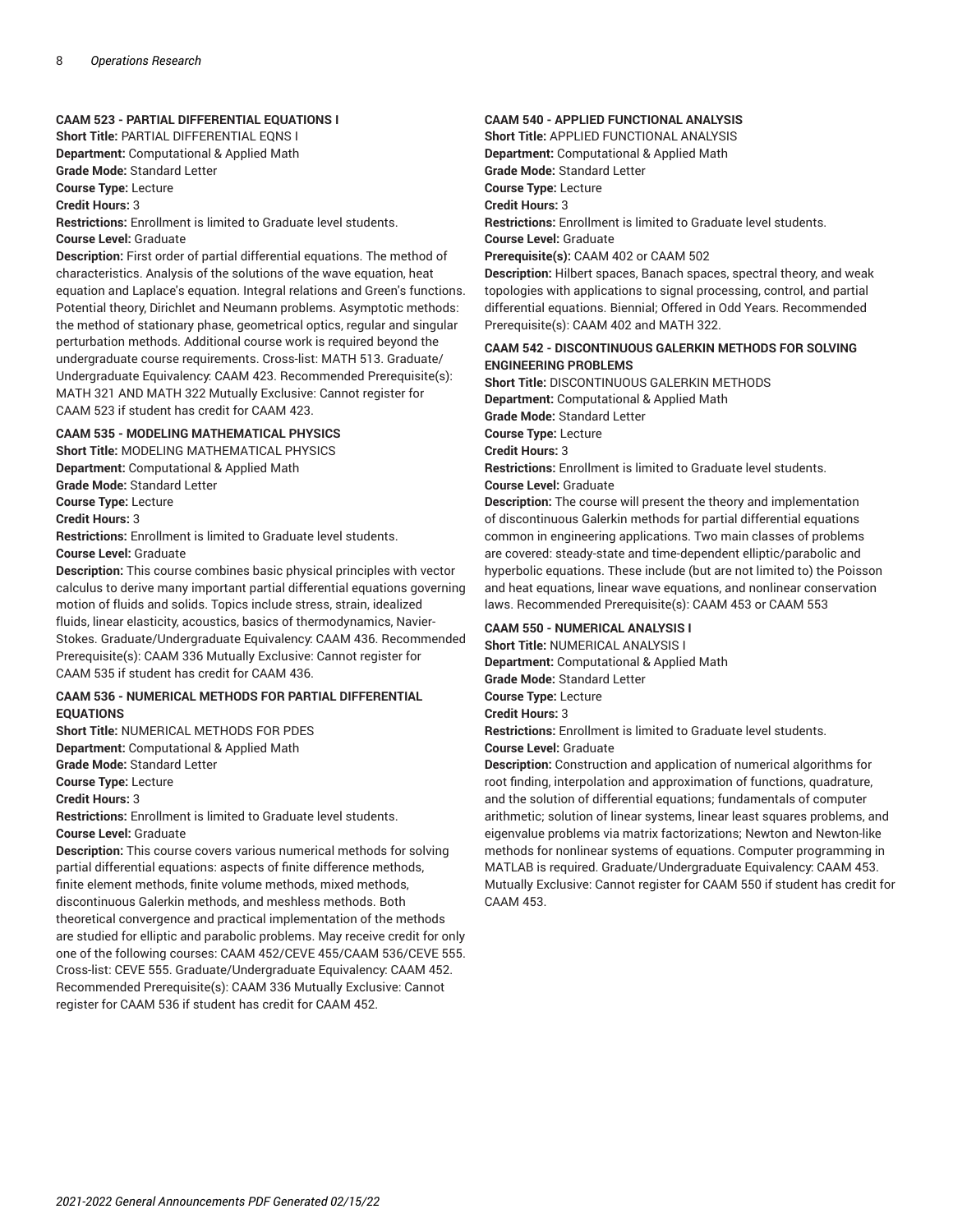#### **CAAM 551 - NUMERICAL LINEAR ALGEBRA**

**Short Title:** NUMERICAL LINEAR ALGEBRA **Department:** Computational & Applied Math

**Grade Mode:** Standard Letter

**Course Type:** Lecture

**Credit Hours:** 3

**Restrictions:** Enrollment is limited to Graduate level students. **Course Level:** Graduate

**Description:** Direct methods for large, sparse linear systems; regularization of ill-conditioned least squares problems; backward error analysis of basic algorithms for linear equations and least squares, sensitivity and conditioning of linear systems and least square problems; condition estimation. Preconditioned iterative methods for linear systems (CG, GMRES, BiCGstab, QMR); multigrid methods. Matrix theory including spectral decompositions, Schur form, eigenvalue perturbation theory, and the geometry of subspaces. Eigenvalue algorithms, Sylvester and Lyapunov equations, the implicitly shifted QR algorithm, computation of the SVD, generalized eigenvalue problems. Introduction to large scale eigenvalue algorithms. Proficiency in MATLAB and acquaintance with one or more of C, F77, C++, F90 is required. Recommended Prerequisite(s): CAAM 453 or CAAM 553 or CAAM 550

### **CAAM 552 - FOUNDATIONS OF FINITE ELEMENT METHODS**

**Short Title:** FINITE ELEMENT METHODS

**Department:** Computational & Applied Math **Grade Mode:** Standard Letter **Course Type:** Lecture **Credit Hours:** 3

**Restrictions:** Enrollment is limited to Graduate level students. **Course Level:** Graduate

**Description:** This course addresses the theory and implementation of finite element methods. Topics include weak solutions of partial differential equations, Sobolev spaces, approximation theory, convergence and reliability of the numerical methods. Continuous and discontinuous finite element methods are considered.

#### **CAAM 553 - ADVANCED NUMERICAL ANALYSIS I**

**Short Title:** ADV NUMERICAL ANALYSIS I **Department:** Computational & Applied Math **Grade Mode:** Standard Letter **Course Type:** Lecture **Credit Hours:** 3 **Restrictions:** Enrollment is limited to Graduate level students.

**Course Level:** Graduate

**Prerequisite(s):** CAAM 401 (may be taken concurrently) or CAAM 501 (may be taken concurrently)

**Description:** Construction and analysis of numerical algorithms for root finding, interpolation and approximation of functions, quadrature, and the solution of differential equations; fundamentals of computer arithmetic; solution of linear systems, least squares problems, and eigenvalue problems via matrix factorizations; the singular value decomposition (SVD) and basic sensitivity analysis. Computer programming in MATLAB is required. This course covers fewer topics than CAAM 453 with greater theoretical depth. Prerequisite CAAM 501 may be taken concurrently with CAAM 553. Instructor Permission Required.

#### **CAAM 554 - ITERATIVE METHODS FOR SYSTEMS OF EQUATIONS AND UNCONSTRAINED OPTIMIZATION**

**Short Title:** SYST OF EQNS & UNCONST OPTIM

**Department:** Computational & Applied Math

**Grade Mode:** Standard Letter

**Course Type:** Lecture

**Credit Hours:** 3

**Restrictions:** Enrollment is limited to Graduate level students. **Course Level:** Graduate

**Description:** This course covers the same lecture material as CAAM 454, but fosters greater theoretical sophistication through more challenging problem sets and exams. Graduate/Undergraduate Equivalency: CAAM 454. Recommended Prerequisite(s): CAAM 550 or CAAM 553. Mutually Exclusive: Cannot register for CAAM 554 if student has credit for CAAM 454.

#### **CAAM 558 - INTRO TO PARTIAL DIFFERENTIAL EQUATION BASED SIMULATION AND OPTIMIZATION**

**Short Title:** PDE SIMULATION AND OPTIM

**Department:** Computational & Applied Math

**Grade Mode:** Standard Letter

**Course Type:** Lecture

**Credit Hours:** 3

**Restrictions:** Enrollment is limited to Graduate level students.

**Course Level:** Graduate

**Prerequisite(s):** CAAM 501 and CAAM 553

**Description:** Introduction to the theory and numerical methods for the solution of elliptic partial differential equations (PDEs) and optimization problems governed by these PDEs. Topics include functional analysis, well-posedness of elliptic problems, optimality conditions for PDE constrained optimization problems and finite element discretizations. Recommended Prerequisite(s): CAAM 554

#### **CAAM 560 - OPTIMIZATION THEORY**

**Short Title:** OPTIMIZATION THEORY **Department:** Computational & Applied Math **Grade Mode:** Standard Letter **Course Type:** Lecture **Credit Hours:** 3 **Restrictions:** Enrollment is limited to Graduate level students. **Course Level:** Graduate **Description:** Derivation and application of necessity conditions and sufficiency conditions for constrained optimization problems.

#### **CAAM 564 - NUMERICAL OPTIMIZATION**

**Short Title:** NUMERICAL OPTIMIZATION **Department:** Computational & Applied Math **Grade Mode:** Standard Letter **Course Type:** Lecture **Credit Hours:** 3 **Restrictions:** Enrollment is limited to Graduate level students. **Course Level:** Graduate

**Description:** Numerical algorithms for constrained optimization problems in engineering and sciences, including simplex and interior-point methods for linear programming, penalty, barrier, augmented Lagrangian and SQP methods for nonlinear programming. Recommended Prerequisite(s): CAAM 560 (may be taken concurrently) and CAAM 454.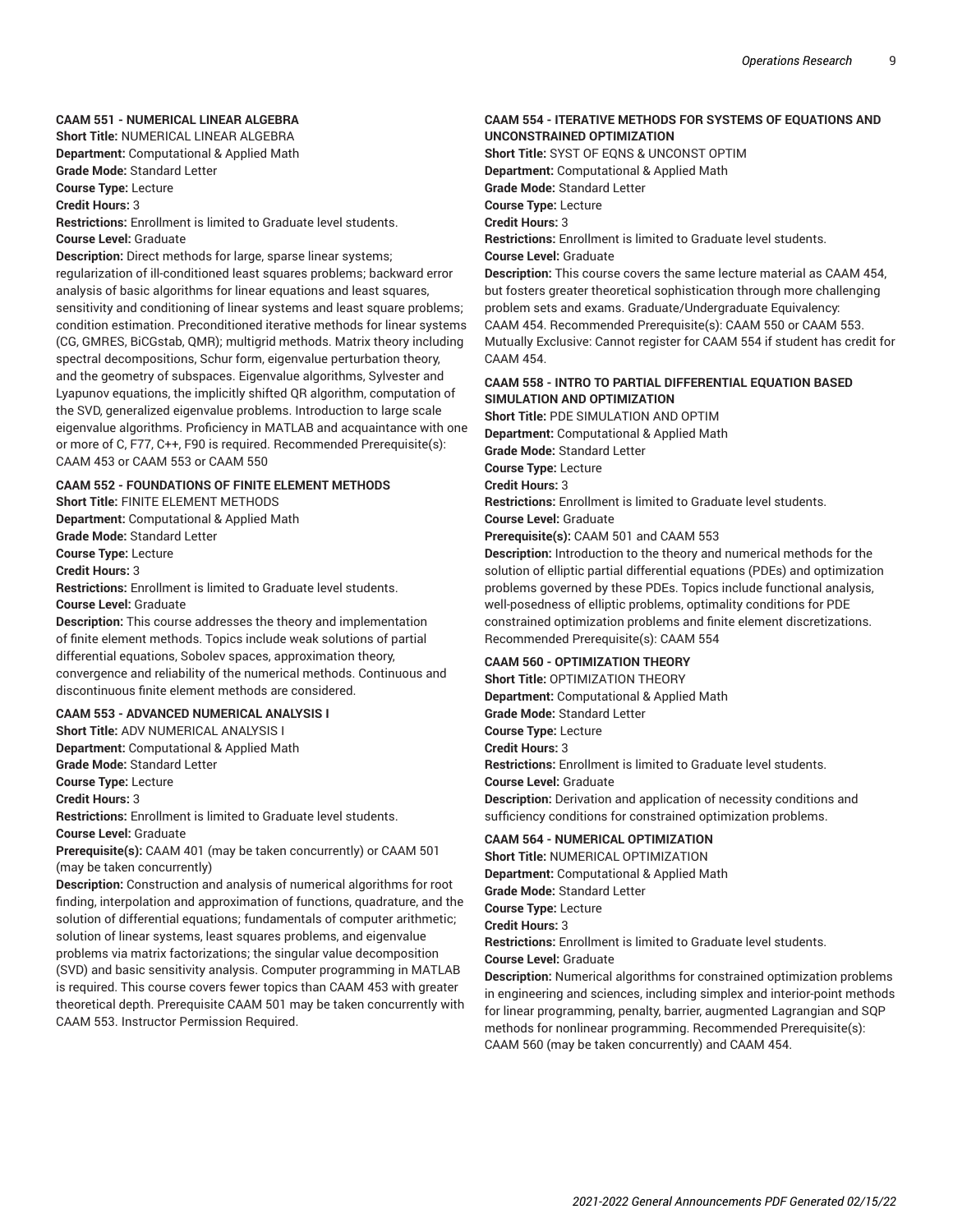#### **CAAM 565 - CONVEX OPTIMIZATION**

**Short Title:** CONVEX OPTIMIZATION **Department:** Computational & Applied Math **Grade Mode:** Standard Letter

**Course Type:** Lecture

**Credit Hours:** 3

**Restrictions:** Enrollment is limited to Graduate level students. **Course Level:** Graduate

**Description:** Convex optimization problems arise in communication, system theory, VLSI, CAD, finance, inventory, network optimization, computer vision, learning, statistics, etc., even though oftentimes convexity may be hidden and unrecognized. Recent advances in interiorpoint methodology have made it much easier to solve these problems and various solvers are now available. This course will introduce the basic theory and algorithms for convex optimization, as well as its many applications to computer science, engineering, management science and statistics. Biennial; Offered in Odd Years. Recommended Prerequisite(s): CAAM 335 and MATH 321.

#### **CAAM 567 - SIGNAL RECOVERY: THEORY AND SIMULATION**

**Short Title:** SIGNAL RECOVERY **Department:** Computational & Applied Math **Grade Mode:** Standard Letter **Course Type:** Lecture **Credit Hours:** 3

**Restrictions:** Enrollment is limited to Graduate level students. **Course Level:** Graduate

**Description:** This course introduces the theory and numerical algorithms for several fundamental signal recovery tasks. Topics include L1 minimization, sparse regression, compressed sensing, orthogonal matching pursuit, proximal operators, ADMM algorithms, Iterative Reweighted Least Squares. Nuclear norm minimization, matrix completion, robust Principal Component Analysis. Recommended Prerequisite(s): CAAM 378 or MATH 302 or STAT 310.

#### **CAAM 568 - INDUSTRIAL AND APPLIED DATA SCIENCE AND CONTROL THEORY**

**Short Title:** DATA SCIENCE & CONTROL THEORY **Department:** Computational & Applied Math

**Grade Mode:** Standard Letter

**Course Type:** Lecture **Credit Hours:** 3

**Restrictions:** Enrollment is limited to Graduate level students. **Course Level:** Graduate

**Description:** This graduate level course presents a pragmatic introduction to the foundational theory of data science and optimal control along with multiple practical applications. It includes modern (post-1990) aspects of data science driven by massively more data and computer power such as deep neural networks. Dynamical systems and optimal control methods are deeply impacted by these developments, and the course includes relevant sections on nonlinear control and reinforcement learning. It is supplemented by practical programming exercises to be completed every week by all students. Several industrial-strength applications from the energy sector are discussed in appropriate detail. Recommended Prerequisite(s): Equivalent of advanced course work in computer programming (e.g. COMP 321), calculus (e.g. MATH 212), statistics or probability theory (e.g. STAT 331), linear algebra (e.g. CAAM 334 or 335). Proficiency in MATLAB (course programming language) or Python (alternative to MATLAB available to course participants).

#### **CAAM 570 - GRAPH THEORY**

**Short Title:** GRAPH THEORY **Department:** Computational & Applied Math **Grade Mode:** Standard Letter **Course Type:** Lecture **Credit Hours:** 3 **Restrictions:** Enrollment is limited to Graduate level students. **Course Level:** Graduate

**Description:** Study of the structure and properties of graphs, together with a variety of applications. Includes paths, cycles, trees, connectivity, matchings, colorings, planarity, directed graphs, and algorithms. Some knowledge of linear algebra is recommended. This course covers the same lecture material as CAAM 470, but fosters greater theoretical sophistication through more challenging problem sets and exams on the graduate side. Graduate/Undergraduate Equivalency: CAAM 470. Mutually Exclusive: Cannot register for CAAM 570 if student has credit for CAAM 470.

#### **CAAM 571 - LINEAR AND INTEGER PROGRAMMING**

**Short Title:** LINEAR AND INTEGER PROGRAMMING **Department:** Computational & Applied Math **Grade Mode:** Standard Letter **Course Type:** Lecture **Credit Hours:** 3 **Restrictions:** Enrollment is limited to Graduate level students. **Course Level:** Graduate

**Description:** This course covers the same lecture material as CAAM 471, but fosters greater theoretical sophistication through more challenging problem sets and exams. Graduate/Undergraduate Equivalency: CAAM 471. Mutually Exclusive: Cannot register for CAAM 571 if student has credit for CAAM 471.

#### **CAAM 574 - COMBINATORIAL OPTIMIZATION**

**Short Title:** COMBINATORIAL OPTIMIZATION **Department:** Computational & Applied Math **Grade Mode:** Standard Letter **Course Type:** Lecture **Credit Hours:** 3

**Restrictions:** Enrollment is limited to Graduate level students.

**Course Level:** Graduate

**Description:** General theory and approaches for solving combinatorial optimization problems are studied. Specific topics include basic polyhedral theory, minimum spanning trees, shortest paths, network flow, matching and matroids. The course also covers the traveling salesman problem. A student may not receive credit for both CAAM 474 and CAAM 574. Mutually Exclusive: Cannot register for CAAM 574 if student has credit for CAAM 474.

#### **CAAM 581 - MATHEMATICAL PROBABILITY I**

**Short Title:** MATHEMATICAL PROBABILITY I **Department:** Computational & Applied Math **Grade Mode:** Standard Letter **Course Type:** Lecture **Credit Hours:** 3 **Restrictions:** Enrollment is limited to Graduate level students. **Course Level:** Graduate

**Description:** Measure-theoretic foundations of probability. Open to qualified undergraduates. Required for PhD students in statistics. Crosslist: STAT 581.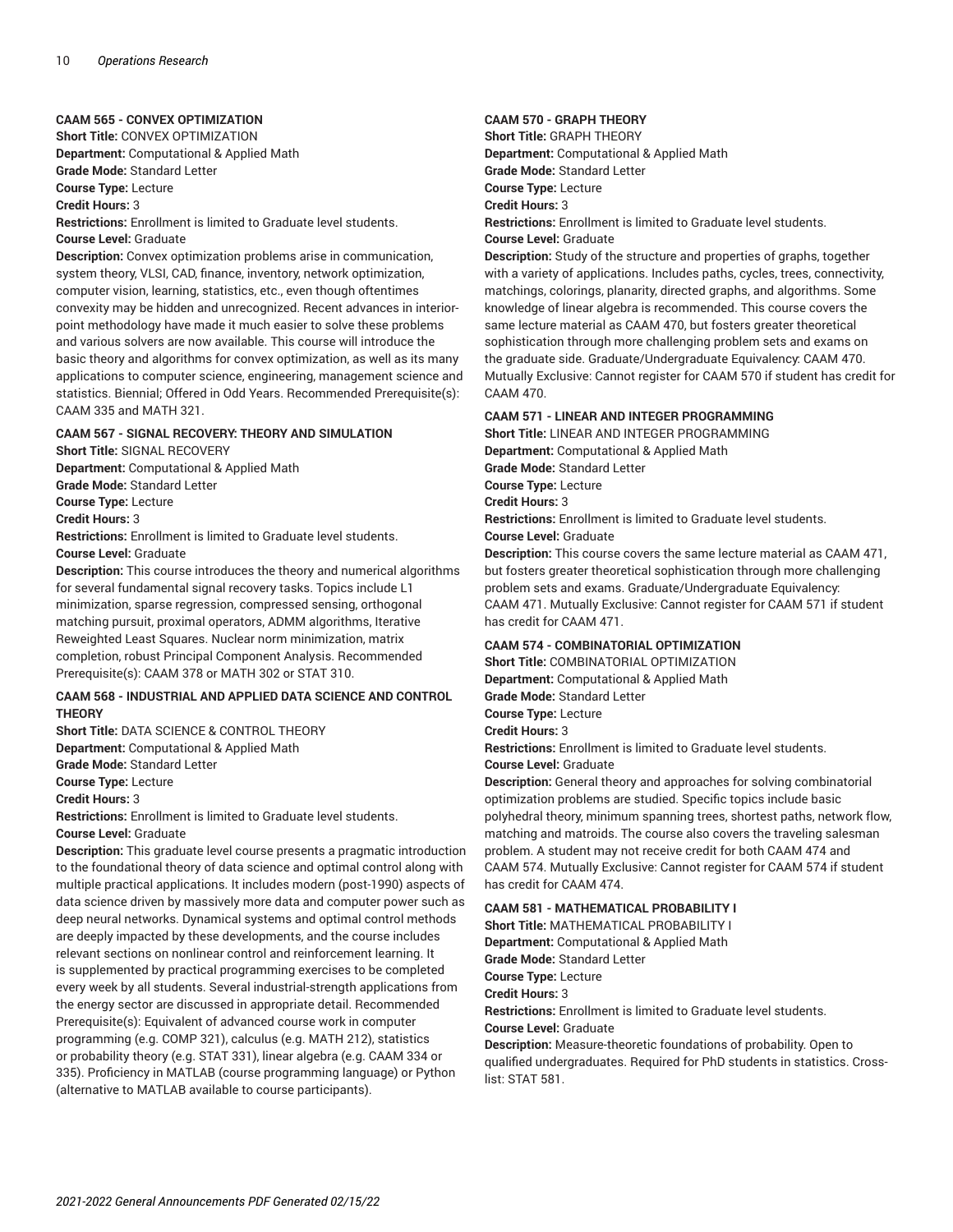#### **CAAM 583 - INTRODUCTION TO RANDOM PROCESSES AND APPLICATIONS**

**Short Title:** INTRO RANDOM PROCESSES & APPL **Department:** Computational & Applied Math

**Grade Mode:** Standard Letter

**Course Type:** Lecture

**Credit Hours:** 3

**Restrictions:** Enrollment is limited to Graduate level students. **Course Level:** Graduate

**Description:** Review of basic probability; Sequences of random variables; Random vectors and estimation; Basic concepts of random processes; Random processes in linear systems, expansions of random processes; Wiener filtering; Spectral representation of random processes, and whitenoise integrals. Cross-list: ELEC 533, STAT 583.

#### **CAAM 585 - STOCHASTIC OPTIMIZATION**

**Short Title:** STOCHASTIC OPTIMIZATION **Department:** Computational & Applied Math **Grade Mode:** Standard Letter **Course Type:** Lecture **Credit Hours:** 3 **Restrictions:** Enrollment is limited to Graduate level students. **Course Level:** Graduate **Prerequisite(s):** CAAM 571 **Description:** Stochastic optimization models arise in many contexts. This

course focuses on stochastic programs, including stochastic integer programs and multi-stage stochastic programs. It will emphasize the interplay between theory and computational approaches.

#### **CAAM 590 - INDEPENDENT STUDY**

**Short Title:** GRADUATE RESEARCH PROJECTS **Department:** Computational & Applied Math

**Grade Mode:** Standard Letter

**Course Type:** Research

**Credit Hours:** 1-15

**Restrictions:** Enrollment is limited to Graduate level students. **Course Level:** Graduate

**Description:** Semester-long graduate-level research on a topic in Computational and Applied Mathematics. Instructor Permission Required. Repeatable for Credit.

#### **CAAM 591 - GRADUATE RESEARCH PROJECTS**

**Short Title:** GRADUATE RESEARCH PROJECTS **Department:** Computational & Applied Math **Grade Mode:** Standard Letter **Course Type:** Research **Credit Hours:** 1-15 **Restrictions:** Enrollment is limited to Graduate level students. **Course Level:** Graduate **Description:** Semester-long graduate-level research on a topic in

Computational and Applied Mathematics. Instructor Permission Required. Repeatable for Credit.

#### **CAAM 600 - THESIS WRITING**

**Short Title:** THESIS WRITING **Department:** Computational & Applied Math **Grade Mode:** Standard Letter **Course Type:** Lecture **Credit Hours:** 3 **Restrictions:** Enrollment is limited to Graduate level students. **Course Level:** Graduate

**Description:** Assists the student in preparation of the CAAM MA/PhD thesis and in other writing projects. Structure of a scientific paper, effective approaches to technical writing, building literature review, results, and discussion sections, how to write a good abstract, oral presentation skills. Prerequisite: Advisor approval of topic and consent of the instructor(s). Instructor Permission Required. Repeatable for Credit.

#### **CAAM 615 - THEORETICAL NEUROSCIENCE I: BIOPHYSICAL MODELING OF CELLS AND CIRCUITS**

**Short Title:** THEORETICAL NEUROSCIENCE **Department:** Computational & Applied Math **Grade Mode:** Standard Letter **Course Type:** Lecture **Credit Hours:** 3 **Restrictions:** Enrollment is limited to Graduate level students. **Course Level:** Graduate

**Description:** We present the theoretical foundations of cellular and systems neuroscience from distinctly quantitative point of view. We develop the mathematical and computational tools as they are needed to model, analyze, visualize and interpret a broad range of experimental data. Additional course work required beyond the undergraduate course requirements. Cross-list: ELEC 588, NEUR 615. Graduate/Undergraduate Equivalency: CAAM 415. Mutually Exclusive: Cannot register for CAAM 615 if student has credit for CAAM 415.

#### **CAAM 620 - TOPICS IN COMPUTATIONAL SCIENCE**

**Short Title:** TOPICS IN COMPUTATIONL SCIENCE **Department:** Computational & Applied Math **Grade Mode:** Standard Letter **Course Type:** Lecture **Credit Hours:** 1-3 **Restrictions:** Enrollment is limited to Graduate level students. **Course Level:** Graduate **Description:** Content varies from year to year. Instructor Permission Required. Repeatable for Credit.

#### **CAAM 640 - OPTIMIZATION WITH SIMULATION CONSTRAINTS Short Title:** OPTIMIZATION W/SIM CONSTRAINTS

**Department:** Computational & Applied Math **Grade Mode:** Standard Letter **Course Type:** Lecture **Credit Hours:** 3 **Restrictions:** Enrollment is limited to Graduate level students. **Course Level:** Graduate **Description:** Content varies from year to year. Recommended Prerequisite(s): CAAM 564. Repeatable for Credit.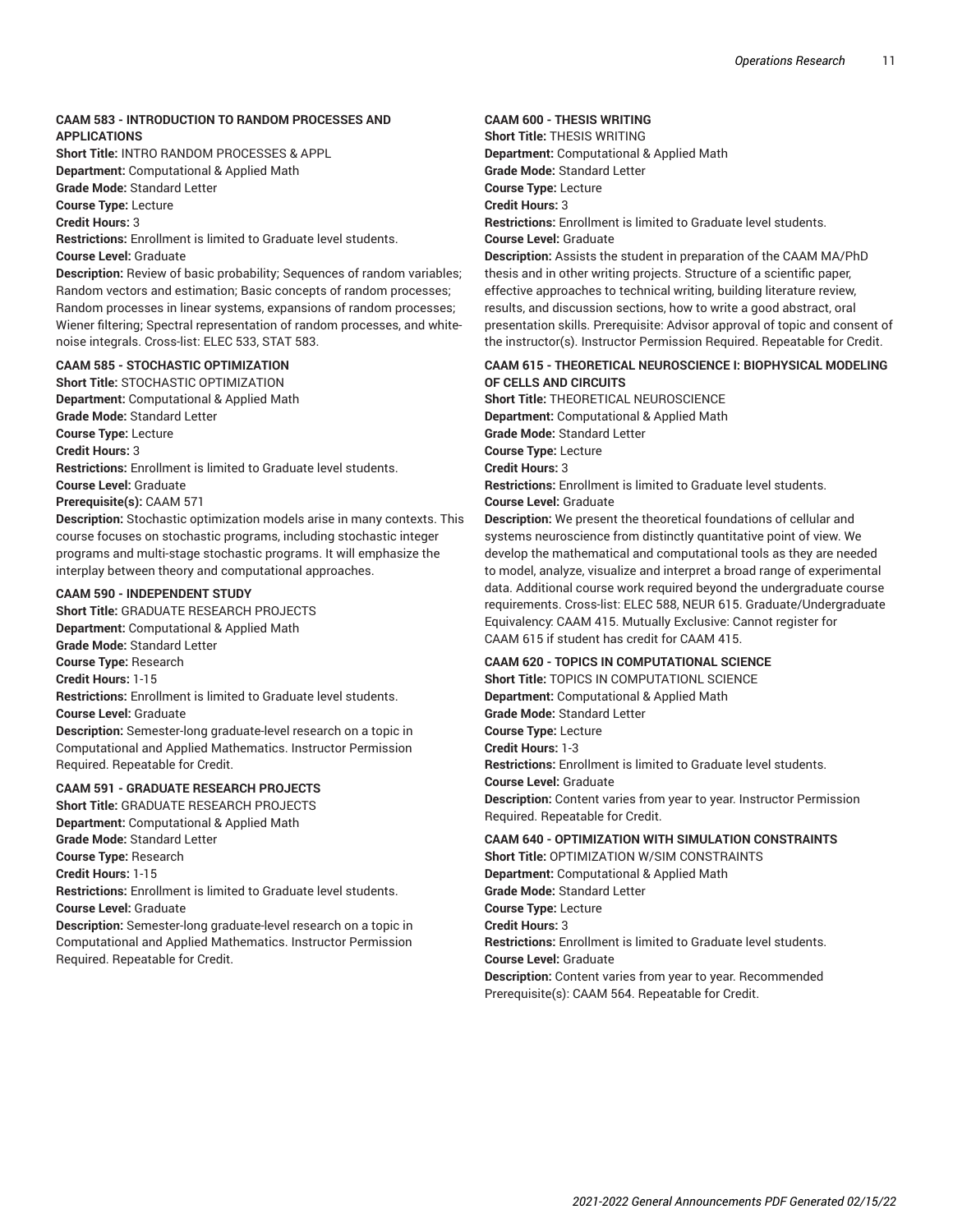#### **CAAM 641 - TOPICS IN INVERSE PROBLEMS**

**Short Title:** TOPICS IN INVERSE PROBLEMS **Department:** Computational & Applied Math **Grade Mode:** Standard Letter

**Course Type:** Lecture

**Credit Hours:** 3

**Restrictions:** Enrollment is limited to Graduate level students.

**Course Level:** Graduate

**Description:** Theoretical, computational and practical issues for inverse problems in science and engineering. Selected topics will vary depending on instructor and student interests. Instructor Permission Required. Repeatable for Credit.

#### **CAAM 642 - TOPICS IN SEISMIC IMAGING**

**Short Title:** TOPICS IN SEISMIC IMAGING **Department:** Computational & Applied Math **Grade Mode:** Standard Letter **Course Type:** Lecture **Credit Hours:** 1-3 **Restrictions:** Enrollment is limited to Graduate level students. **Course Level:** Graduate **Description:** Content varies from year to year. Instructor Permission Required. Repeatable for Credit.

#### **CAAM 643 - TOPICS IN GEOMATHEMATICS**

**Short Title:** TOPICS IN GEOMATHEMATICS **Department:** Computational & Applied Math

**Grade Mode:** Standard Letter

**Course Type:** Lecture **Credit Hours:** 1-3

**Restrictions:** Enrollment is limited to Graduate level students. **Course Level:** Graduate

**Description:** Content varies from year to year. Instructor Permission Required. Recommended Prerequisite(s): CAAM 335 and CAAM 336 Repeatable for Credit.

#### **CAAM 651 - TOPICS IN NUMERICAL LINEAR ALGEBRA**

**Short Title:** TOPICS IN NUM LINEAR ALGEBRA **Department:** Computational & Applied Math **Grade Mode:** Standard Letter

**Course Type:** Lecture

**Credit Hours:** 1-3

**Restrictions:** Enrollment is limited to Graduate level students.

**Course Level:** Graduate

**Description:** Selected topics will vary depending on instructor and student interests. Derivation and analysis of Krylov and subspace iteration methods for large eigenvalue problems (Lanczos, Arnoldi, Jacobi-Davidson algorithms); preconditioning for linear systems and eigenvalue problems (incomplete LU, domain decomposition, multigrid); convergence analysis including potential theory and pseudospectra. Applications: regularization of discrete inverse problems; dimension reduction for large dynamical control systems; effects on nonnormality on behavior of dynamical systems and iterative processes. Recommended Prerequisite(s): CAAM 551. Repeatable for Credit.

#### **CAAM 652 - TOPICS IN NUMERICAL DIFFERENTIAL EQUATIONS**

**Short Title:** TOPICS IN NUM DIFF EQNS **Department:** Computational & Applied Math **Grade Mode:** Standard Letter **Course Type:** Lecture **Credit Hours:** 1-3 **Restrictions:** Enrollment is limited to Graduate level students. **Course Level:** Graduate **Description:** Content varies from year to year. Instructor Permission Required. Repeatable for Credit.

#### **CAAM 654 - TOPICS IN OPTIMIZATION**

**Short Title:** TOPICS IN OPTIMIZATION **Department:** Computational & Applied Math **Grade Mode:** Standard Letter **Course Type:** Lecture **Credit Hours:** 1-3 **Restrictions:** Enrollment is limited to Graduate level students. **Course Level:** Graduate **Description:** Content varies from year to year. Instructor Permission Required. Repeatable for Credit.

#### **CAAM 664 - TOPICS IN NONLINEAR PROGRAMMING**

**Short Title:** TOPICS NONLINEAR PROGRAMMING **Department:** Computational & Applied Math **Grade Mode:** Standard Letter **Course Type:** Lecture **Credit Hours:** 3 **Restrictions:** Enrollment is limited to Graduate level students. **Course Level:** Graduate **Description:** Content varies from year to year.

#### **CAAM 677 - SPECIAL TOPICS**

**Short Title:** SPECIAL TOPICS **Department:** Computational & Applied Math **Grade Mode:** Standard Letter **Course Type:** Laboratory, Internship/Practicum, Lecture, Seminar, Independent Study, Lecture/Laboratory **Credit Hours:** 1-4 **Restrictions:** Enrollment is limited to Graduate or Visiting Graduate level students. **Course Level:** Graduate **Description:** Topics and credit hours vary each semester. Contact

department for current semester's topic(s). Repeatable for Credit.

#### **CAAM 698 - RESEARCH THEMES IN THE MATHEMATICAL SCIENCES Short Title:** RESEARCH THEMES IN MATH. SCI.

**Department:** Computational & Applied Math

**Grade Mode:** Standard Letter

**Course Type:** Seminar

**Credit Hours:** 1-3

**Restrictions:** Enrollment is limited to Graduate level students. **Course Level:** Graduate

**Description:** A seminar course that will cover a selected theme of general research in the mathematical sciences from the perspectives of mathematics, computational and applied mathematics and statistics. The course may be repeated multiple times for credit. Cross-list: MATH 698, STAT 698. Graduate/Undergraduate Equivalency: CAAM 498. Mutually Exclusive: Cannot register for CAAM 698 if student has credit for CAAM 498. Repeatable for Credit.